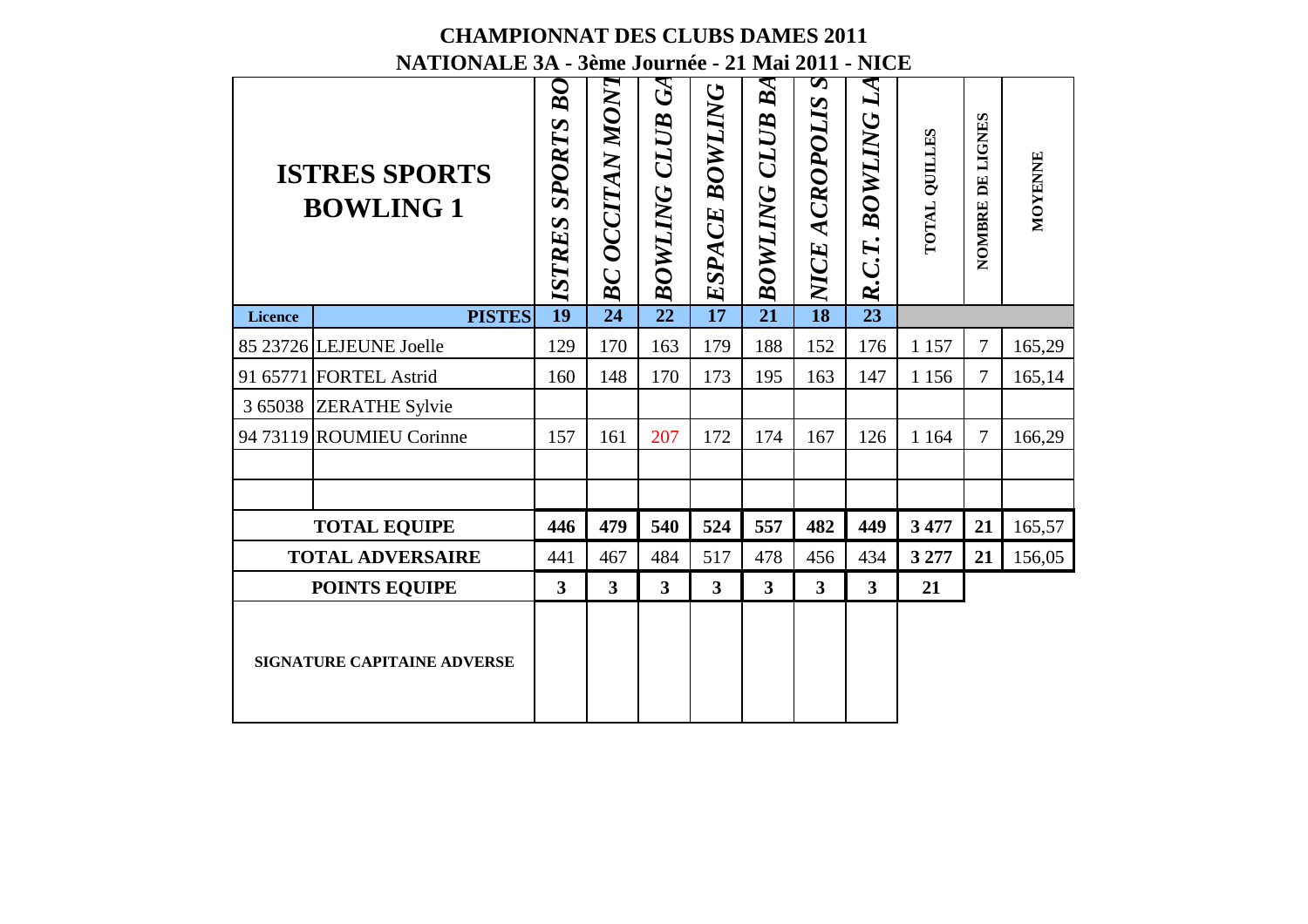#### **CHAMPIONNAT DES CLUBS DAMES 2011NATIONALE 3A - 3ème Journée - 21 Mai 2011 - NICE**

|          | <b>CHAMPIONNAT DES CLUBS DAMES 2011</b><br>NATIONALE 3A - 3ème Journée - 21 Mai 2011 - NICE |                                               |                            |                                 |                                    |                 |                 |                                      |                      |                  |         |
|----------|---------------------------------------------------------------------------------------------|-----------------------------------------------|----------------------------|---------------------------------|------------------------------------|-----------------|-----------------|--------------------------------------|----------------------|------------------|---------|
|          | <b>ISTRES SPORTS</b><br><b>BOWLING 2</b>                                                    | ${\cal B}O$<br><b>SPORTS</b><br><b>ISTRES</b> | S<br><b>ENCE ACROPOLIS</b> | $\mathcal{L}$<br>R.C.T. BOWLING | ${\bm B}$ A<br><b>BOWLING CLUB</b> | ESPACE BOWLING  | BC OCCITAN MONT | $\mathcal{G}$<br><b>BOWLING CLUB</b> | <b>TOTAL QUILLES</b> | NOMBRE DE LIGNES | MOYENNE |
| Licence  | <b>PISTES</b>                                                                               | $\overline{20}$                               |                            | $\overline{18}$                 | $\overline{24}$                    | $\overline{19}$ | $\overline{21}$ | $\overline{17}$                      |                      |                  |         |
|          | 92 66957 DURIE Hélène                                                                       | 121                                           | 146                        | 154                             | 179                                | 156             | 117             | 166                                  | 1 0 39               | 7                | 148,43  |
| 85 8467  | <b>JOGUET Claudine</b>                                                                      | 171                                           | 145                        | 148                             | 187                                | 148             | 170             | 177                                  | 1 1 4 6              | 7                | 163,71  |
| 92 66964 | <b>GOUDEFROYE Cécile</b>                                                                    | 149                                           | 174                        | 179                             | 160                                | 159             | 151             | 181                                  | 1 1 5 3              | 7                | 164,71  |
|          |                                                                                             |                                               |                            |                                 |                                    |                 |                 |                                      |                      |                  |         |
|          | <b>TOTAL EQUIPE</b>                                                                         | 441                                           | 465                        | 481                             | 526                                | 463             | 438             | 524                                  | 3 3 3 8              | 21               | 158,95  |
|          | <b>TOTAL ADVERSAIRE</b>                                                                     | 446                                           | 430                        | 470                             | 476                                | 458             | 470             | 493                                  | 3 2 4 3              | 21               | 154,43  |
|          | <b>POINTS EQUIPE</b>                                                                        | 1                                             | $\overline{\mathbf{3}}$    | $\overline{\mathbf{3}}$         | $\overline{\mathbf{3}}$            | 3               | 1               | 3                                    | 17                   |                  |         |
|          | <b>SIGNATURE CAPITAINE ADVERSE</b>                                                          |                                               |                            |                                 |                                    |                 |                 |                                      |                      |                  |         |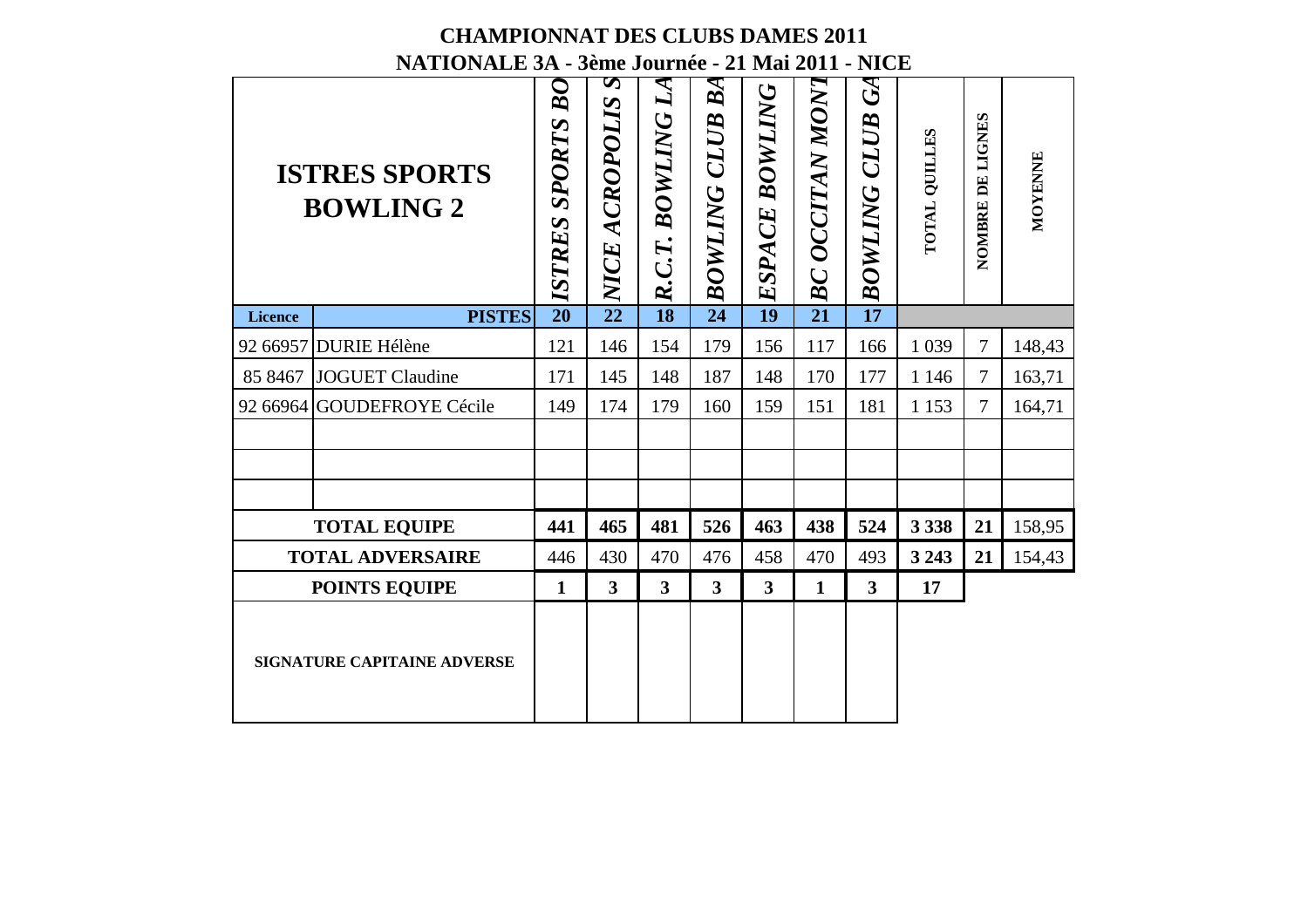|                | <b>CHAMPIONNAT DES CLUBS DAMES 2011</b><br>NATIONALE 3A - 3ème Journée - 21 Mai 2011 - NICE<br><b>NICE ACROPOLIS</b> |                 |                         |                       | $\mathcal{G}% _{M_{1},M_{2}}^{\ast}(\mathcal{M}_{M_{1},M_{2}}^{\ast},\mathcal{M}_{M_{1},M_{2}}^{\ast}(\mathcal{M}_{M_{1},M_{2}}^{\ast},\mathcal{M}_{M_{1},M_{2}}^{\ast}(\mathcal{M}_{M_{1},M_{2}}^{\ast},\mathcal{M}_{M_{1},M_{2}}^{\ast}(\mathcal{M}_{M_{1},M_{2}}^{\ast},\mathcal{M}_{M_{1},M_{2}}^{\ast}(\mathcal{M}_{M_{1},M_{2}}^{\ast},\mathcal{M}_{M_{1},M_{2}}^{\ast}(\mathcal{M}_{M_{1},M_{1},M_{2}}^{\$ | $L$ A                   | BO           | BA                  |               |                  |         |
|----------------|----------------------------------------------------------------------------------------------------------------------|-----------------|-------------------------|-----------------------|-------------------------------------------------------------------------------------------------------------------------------------------------------------------------------------------------------------------------------------------------------------------------------------------------------------------------------------------------------------------------------------------------------------------|-------------------------|--------------|---------------------|---------------|------------------|---------|
|                | <b>S.B.C.</b>                                                                                                        | BC OCCITAN MONT | <b>ISTRES SPORTS BO</b> | <b>ESPACE BOWLING</b> | <b>BOWLING CLUB</b>                                                                                                                                                                                                                                                                                                                                                                                               | R.C.T. BOWLING          | STRES SPORTS | <b>BOWLING CLUB</b> | TOTAL QUILLES | NOMBRE DE LIGNES | MOYENNE |
| <b>Licence</b> | <b>PISTES</b>                                                                                                        | $\overline{18}$ | $\overline{21}$         |                       | $\overline{20}$                                                                                                                                                                                                                                                                                                                                                                                                   | $\overline{24}$         |              | $\overline{22}$     |               |                  |         |
| 3 64749        | <b>DENOIX</b> Laura                                                                                                  | 143             | 118                     |                       |                                                                                                                                                                                                                                                                                                                                                                                                                   | 147                     | 135          |                     | 543           | $\overline{4}$   | 135,75  |
| 794530         | <b>LAMASA Audrey</b>                                                                                                 |                 | 158                     | 148                   | 183                                                                                                                                                                                                                                                                                                                                                                                                               |                         | 180          | 186                 | 855           | 5                | 171,00  |
| 2 63348        | <b>DENOIX Christelle</b>                                                                                             | 126             |                         | 152                   | 169                                                                                                                                                                                                                                                                                                                                                                                                               | 151                     | 141          | 155                 | 894           | 6                | 149,00  |
| 8 9 6 2 3 3    | L'HOPITAL Gaëlle                                                                                                     | 158             | 154                     | 179                   | 209                                                                                                                                                                                                                                                                                                                                                                                                               | 168                     |              | 188                 | 1 0 5 6       | 6                | 176,00  |
|                |                                                                                                                      |                 |                         |                       |                                                                                                                                                                                                                                                                                                                                                                                                                   |                         |              |                     |               |                  |         |
|                |                                                                                                                      |                 |                         |                       |                                                                                                                                                                                                                                                                                                                                                                                                                   |                         |              |                     |               |                  |         |
|                | <b>TOTAL EQUIPE</b>                                                                                                  | 427             | 430                     | 479                   | 561                                                                                                                                                                                                                                                                                                                                                                                                               | 466                     | 456          | 529                 | 3 3 4 8       | 21               | 159,43  |
|                | <b>TOTAL ADVERSAIRE</b>                                                                                              | 448             | 465                     | 518                   | 484                                                                                                                                                                                                                                                                                                                                                                                                               | 445                     | 482          | 505                 | 3 3 4 7       | 21               | 159,38  |
|                |                                                                                                                      | 1               | $\mathbf{1}$            | $\mathbf{1}$          | 3                                                                                                                                                                                                                                                                                                                                                                                                                 | $\overline{\mathbf{3}}$ | $\mathbf{1}$ | 3                   | 13            |                  |         |
|                | <b>POINTS EQUIPE</b>                                                                                                 |                 |                         |                       |                                                                                                                                                                                                                                                                                                                                                                                                                   |                         |              |                     |               |                  |         |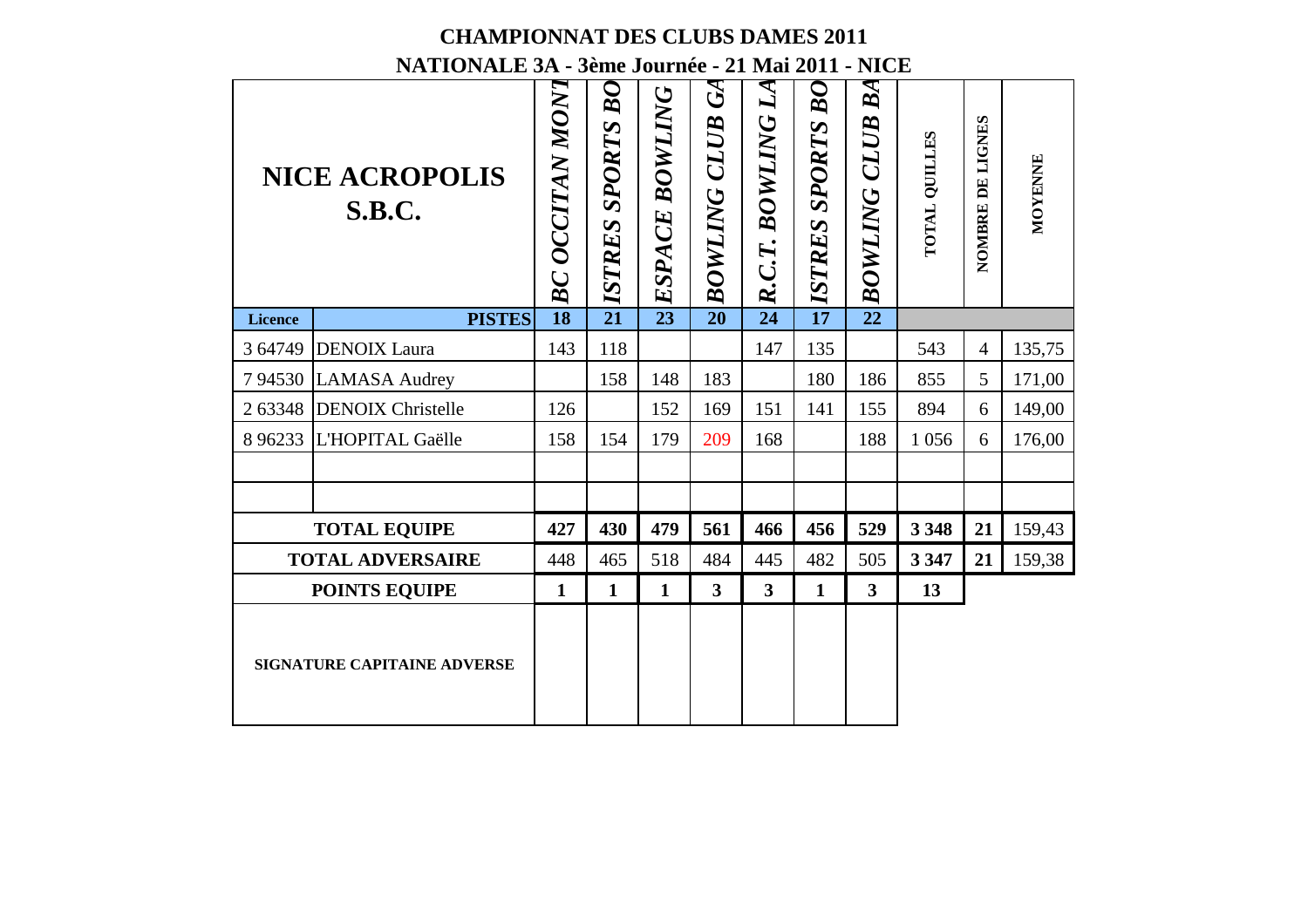| <b>CHAMPIONNAT DES CLUBS DAMES 2011</b><br>NATIONALE 3A - 3ème Journée - 21 Mai 2011 - NICE<br>S<br>$\boldsymbol{M}$<br>${\cal B}O$<br>$\bm{B}$ A<br>$\mathfrak{S}% _{A}^{\ast}(\mathcal{A},\mathcal{A})$<br>B |                                         |                 |                      |                         |                 |                         |                         |                   |                      |                  |         |  |  |
|----------------------------------------------------------------------------------------------------------------------------------------------------------------------------------------------------------------|-----------------------------------------|-----------------|----------------------|-------------------------|-----------------|-------------------------|-------------------------|-------------------|----------------------|------------------|---------|--|--|
|                                                                                                                                                                                                                | <b>BC OCCITAN</b><br><b>MONTPELLIER</b> | NICE ACROPOLIS  | <b>ISTRES SPORTS</b> | <b>BOWLING CLUB</b>     | R.C.T. BOWLING  | <b>BOWLING CLUB</b>     | <b>ELSTRES SPORTS</b>   | BOWLING<br>ESPACE | <b>TOTAL QUILLES</b> | NOMBRE DE LIGNES | MOYENNE |  |  |
| Licence                                                                                                                                                                                                        | <b>PISTES</b>                           | $\overline{17}$ | $\overline{23}$      | $\overline{19}$         | $\overline{21}$ | $\overline{18}$         |                         | $\overline{20}$   |                      |                  |         |  |  |
|                                                                                                                                                                                                                | 50 13039 HOSTALIER Annie                | 153             | 171                  | 116                     |                 |                         |                         |                   | 440                  | 3                | 146,67  |  |  |
| 4 87972                                                                                                                                                                                                        | <b>AUGUY Betty</b>                      | 139             |                      | 181                     | 116             | 177                     | 169                     | 170               | 952                  | 6                | 158,67  |  |  |
| 85 27 87                                                                                                                                                                                                       | <b>PUJOL Nicole</b>                     | 156             | 151                  |                         | 209             | 161                     | 172                     | 195               | 1 0 4 4              | 6                | 174,00  |  |  |
| 3 47187                                                                                                                                                                                                        | MOUYSSET Johanna                        |                 | 145                  | 183                     | 152             | 155                     | 129                     | 146               | 910                  | 6                | 151,67  |  |  |
| 691574                                                                                                                                                                                                         | <b>GUERIN Julia</b>                     |                 |                      |                         |                 |                         |                         |                   |                      |                  |         |  |  |
|                                                                                                                                                                                                                |                                         |                 |                      |                         |                 |                         |                         |                   |                      |                  |         |  |  |
|                                                                                                                                                                                                                | <b>TOTAL EQUIPE</b>                     | 448             | 467                  | 480                     | 477             | 493                     | 470                     | 511               | 3 3 4 6              | 21               | 159,33  |  |  |
|                                                                                                                                                                                                                | <b>TOTAL ADVERSAIRE</b>                 | 427             | 479                  | 422                     | 428             | 422                     | 438                     | 412               | 3 0 28               | 21               | 144,19  |  |  |
|                                                                                                                                                                                                                | <b>POINTS EQUIPE</b>                    | 3               | $\mathbf{1}$         | $\overline{\mathbf{3}}$ | 3               | $\overline{\mathbf{3}}$ | $\overline{\mathbf{3}}$ | 3                 | 19                   |                  |         |  |  |
|                                                                                                                                                                                                                |                                         |                 |                      |                         |                 |                         |                         |                   |                      |                  |         |  |  |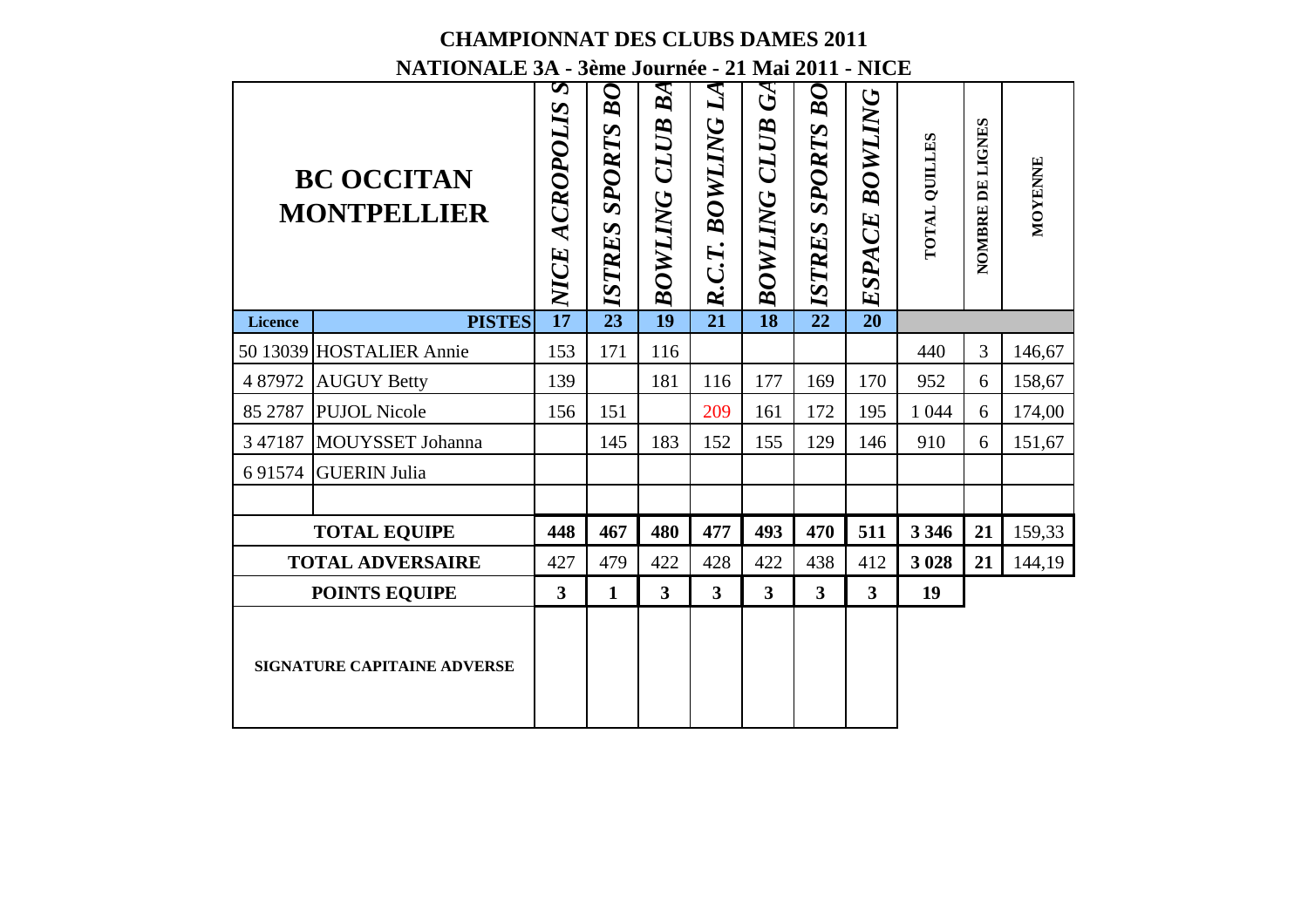#### **CHAMPIONNAT DES CLUBS DAMES 2011NATIONALE 3A - 3ème Journée - 21 Mai 2011 - NICE**

| <b>CHAMPIONNAT DES CLUBS DAMES 2011</b><br>NATIONALE 3A - 3ème Journée - 21 Mai 2011 - NICE<br>S |                                       |                                   |                         |                                   |                 |                            |                 |                              |               |                  |         |  |  |  |
|--------------------------------------------------------------------------------------------------|---------------------------------------|-----------------------------------|-------------------------|-----------------------------------|-----------------|----------------------------|-----------------|------------------------------|---------------|------------------|---------|--|--|--|
|                                                                                                  | <b>BOWLING CLUB</b><br><b>GARDEEN</b> | $\bm{B}$ A<br><b>BOWLING CLUB</b> | R.C.T. BOWLING LA       | $B\overline{O}$<br>PISTRES SPORTS | NICE ACROPOLIS  | $\Xi$ $BC$ $OCITAN$ $MONT$ | ESPACE BOWLING  | ${\cal B}O$<br>ISTRES SPORTS | TOTAL QUILLES | NOMBRE DE LIGNES | MOYENNE |  |  |  |
| Licence                                                                                          | <b>PISTES</b>                         | $\overline{23}$                   | $\overline{20}$         |                                   | $\overline{19}$ |                            | $\overline{24}$ | $\overline{18}$              |               |                  |         |  |  |  |
|                                                                                                  | 88 54940 PONS Isabelle                | 147                               | 222                     | 170                               | 171             | 123                        | 179             | 155                          | 1 1 67        | 7                | 166,71  |  |  |  |
|                                                                                                  | 6 91157 SENS - CASANAVE Crécy         | 167                               | 167                     | 158                               | 135             | 142                        | 167             | 167                          | 1 1 0 3       | $\overline{7}$   | 157,57  |  |  |  |
|                                                                                                  | 86 50286 CLAIREFOND Véronique         | 160                               | 192                     | 156                               | 178             | 157                        | 156             | 171                          | 1 1 7 0       | 7                | 167,14  |  |  |  |
|                                                                                                  |                                       |                                   |                         |                                   |                 |                            |                 |                              |               |                  |         |  |  |  |
|                                                                                                  | <b>TOTAL EQUIPE</b>                   | 474                               | 581                     | 484                               | 484             | 422                        | 502             | 493                          | 3 4 4 0       | 21               | 163,81  |  |  |  |
|                                                                                                  | <b>TOTAL ADVERSAIRE</b>               | 434                               | 523                     | 540                               | 561             | 493                        | 446             | 524                          | 3521          | 21               | 167,67  |  |  |  |
|                                                                                                  | <b>POINTS EQUIPE</b>                  | 3                                 | $\overline{\mathbf{3}}$ | 1                                 | 1               | $\mathbf{1}$               | 3               | 1                            | 13            |                  |         |  |  |  |
|                                                                                                  | <b>SIGNATURE CAPITAINE ADVERSE</b>    |                                   |                         |                                   |                 |                            |                 |                              |               |                  |         |  |  |  |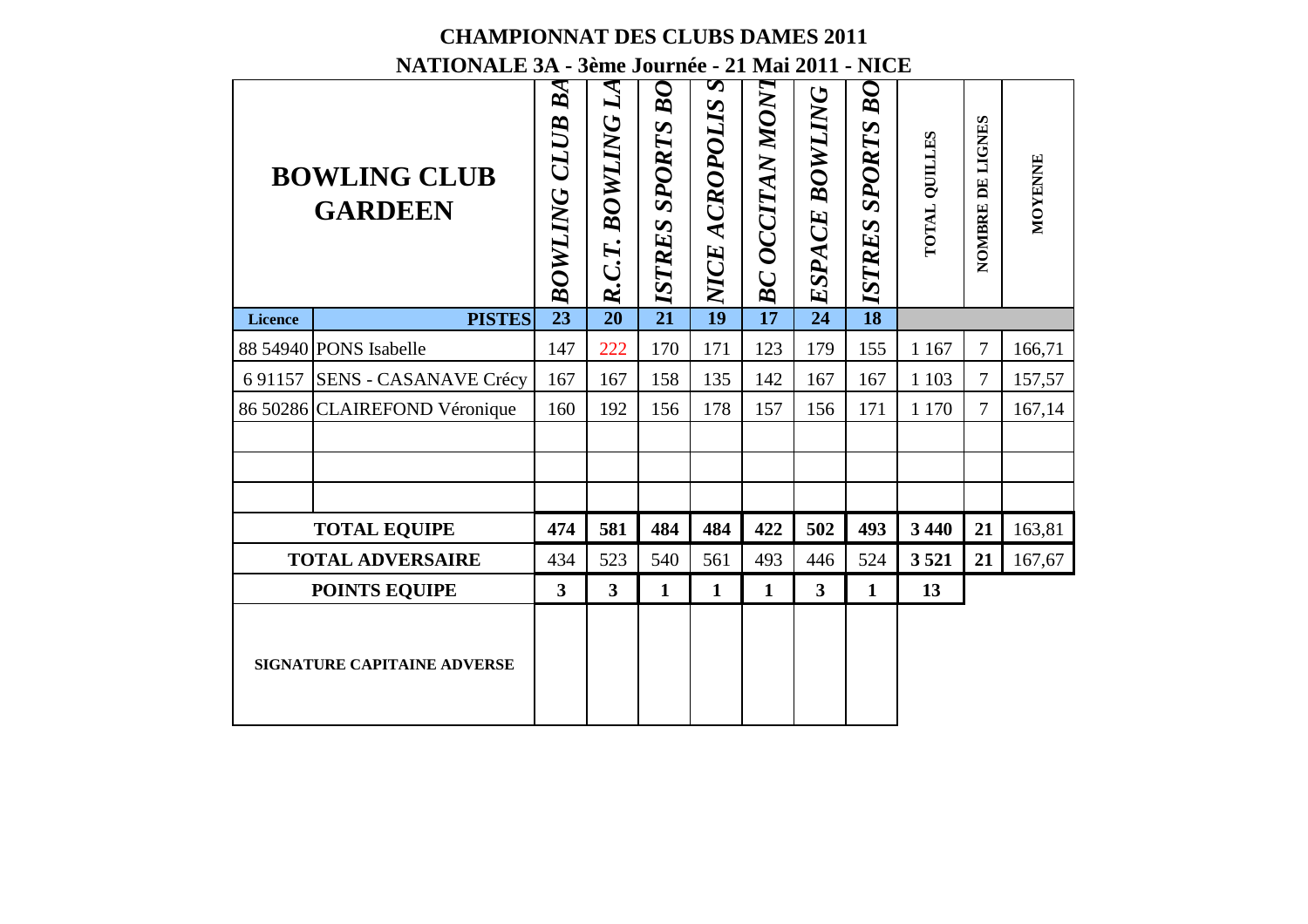|         | <b>CHAMPIONNAT DES CLUBS DAMES 2011</b>                                                           |                 |                           |                         |                                  |                                  |                                                                             |                 |                      |                     |         |
|---------|---------------------------------------------------------------------------------------------------|-----------------|---------------------------|-------------------------|----------------------------------|----------------------------------|-----------------------------------------------------------------------------|-----------------|----------------------|---------------------|---------|
|         | NATIONALE 3A - 3ème Journée - 21 Mai 2011 - NICE<br><b>ESPACE BOWLING</b><br><b>CLUB NARBONNE</b> | R.C.T. BOWLING  | BA<br><b>BOWLING CLUB</b> | S<br>NICE ACROPOLIS     | $\bm{B} \bm{O}$<br>ISTRES SPORTS | $B\overline{O}$<br>ISTRES SPORTS | $\mathfrak{S}% _{A}^{\ast}(\mathcal{A},\mathcal{A})$<br><b>BOWLING CLUB</b> | BC OCCITAN MONT | <b>TOTAL QUILLES</b> | LIGNES<br>NOMBRE DE | MOYENNE |
| Licence | <b>PISTES</b>                                                                                     | $\overline{22}$ | $\overline{17}$           | $\overline{24}$         | $\overline{18}$                  | $\overline{20}$                  | $\overline{23}$                                                             | $\overline{19}$ |                      |                     |         |
|         | 87 53130 GUILHAUMON Brigitte                                                                      | 178             | 161                       | 168                     | 186                              | 157                              | 141                                                                         | 148             | 1 1 3 9              | $\tau$              | 162,71  |
|         | 3 47914 MONESTIER Sylvie                                                                          |                 |                           |                         |                                  |                                  |                                                                             |                 |                      |                     |         |
|         | 98 13058 FRANCESCHI Josiane                                                                       | 128             | 181                       | 186                     | 177                              | 166                              | 162                                                                         | 116             | 1 1 1 6              | $\overline{7}$      | 159,43  |
| 5 90427 | <b>GODARD</b> Nathalie                                                                            | 145             | 205                       | 164                     | 154                              | 135                              | 143                                                                         | 148             | 1 0 9 4              | $\overline{7}$      | 156,29  |
|         |                                                                                                   |                 |                           |                         |                                  |                                  |                                                                             |                 |                      |                     |         |
|         |                                                                                                   |                 |                           |                         |                                  |                                  |                                                                             |                 |                      |                     |         |
|         | <b>TOTAL EQUIPE</b>                                                                               | 451             | 547                       | 518                     | 517                              | 458                              | 446                                                                         | 412             | 3 3 4 9              | 21                  | 159,48  |
|         | <b>TOTAL ADVERSAIRE</b>                                                                           | 495             | 538                       | 479                     | 524                              | 463                              | 502                                                                         | 511             | 3512                 | 21                  | 167,24  |
|         | <b>POINTS EQUIPE</b>                                                                              | $\mathbf{1}$    | $\overline{\mathbf{3}}$   | $\overline{\mathbf{3}}$ | 1                                | $\mathbf{1}$                     | $\mathbf{1}$                                                                | 1               | 11                   |                     |         |
|         | <b>SIGNATURE CAPITAINE ADVERSE</b>                                                                |                 |                           |                         |                                  |                                  |                                                                             |                 |                      |                     |         |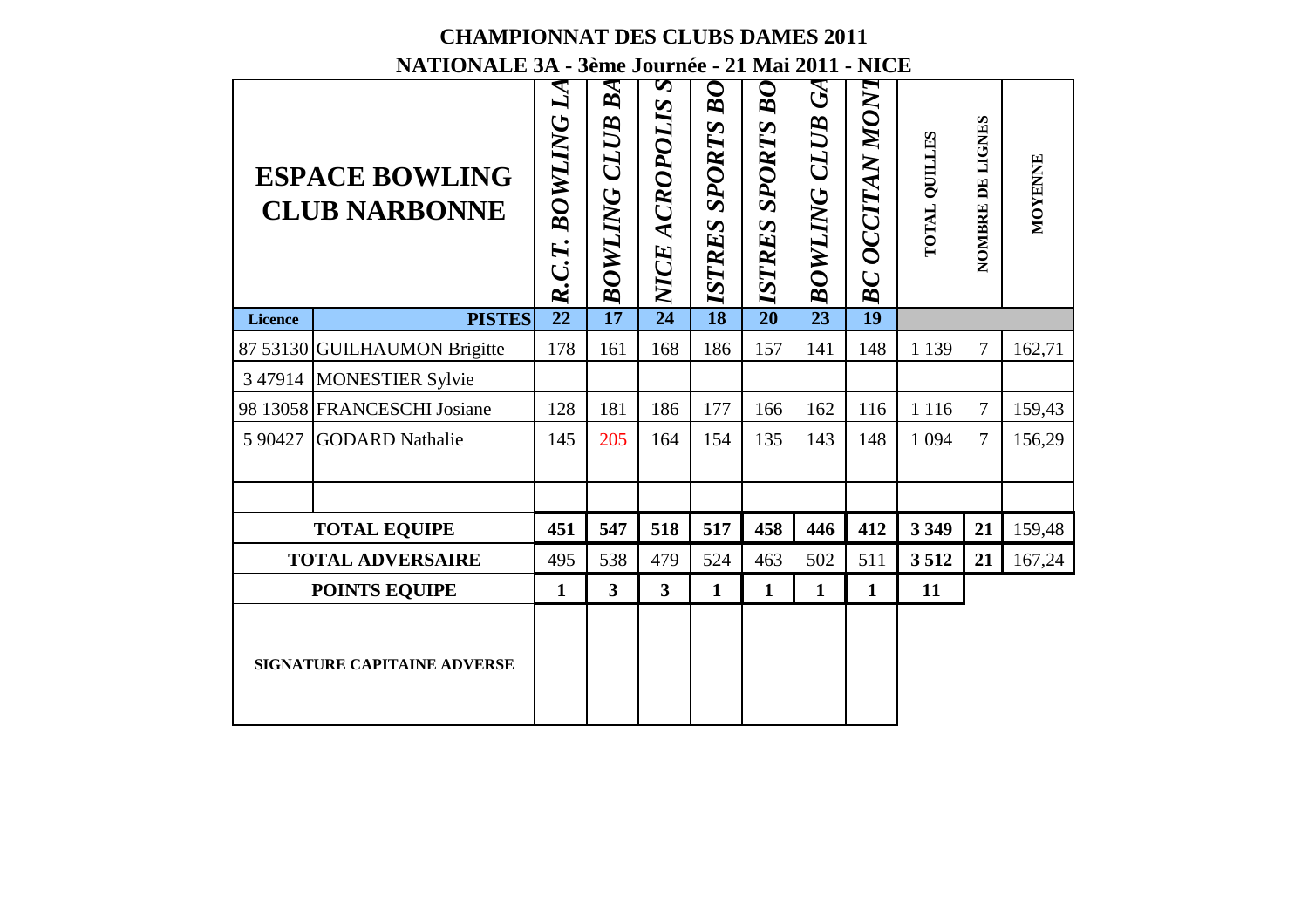|                | <b>CHAMPIONNAT DES CLUBS DAMES 2011</b>                                                          |                                                                             |                 |                 |                              |                     |                         |                     |                      |                  |         |
|----------------|--------------------------------------------------------------------------------------------------|-----------------------------------------------------------------------------|-----------------|-----------------|------------------------------|---------------------|-------------------------|---------------------|----------------------|------------------|---------|
|                | NATIONALE 3A - 3ème Journée - 21 Mai 2011 - NICE<br><b>BOWLING CLUB</b><br><b>BAIE DES ANGES</b> | $\mathfrak{S}% _{A}^{\ast}(\mathcal{A},\mathcal{A})$<br><b>BOWLING CLUB</b> | ESPACE BOWLING  | BC OCCITAN MONT | ${\cal B}O$<br>ISTRES SPORTS | BO<br>ISTRES SPORTS | $L\!$<br>R.C.T. BOWLING | S<br>NICE ACROPOLIS | <b>POTAL QUILLES</b> | NOMBRE DE LIGNES | MOYENNE |
| <b>Licence</b> | <b>PISTES</b>                                                                                    | $\overline{24}$                                                             | $\overline{18}$ | $\overline{20}$ | $\overline{23}$              | $\overline{22}$     | $\overline{19}$         | $\overline{21}$     |                      |                  |         |
|                | 98 40869 ASSELOT Anne                                                                            | 173                                                                         | 211             | 144             | 160                          | 181                 | 189                     | 180                 | 1 2 3 8              | 7                | 176,86  |
| 1 62226        | <b>GONNET Cathy</b>                                                                              | 123                                                                         | 145             | 135             | 171                          | 136                 | 160                     | 153                 | 1 0 23               | $\overline{7}$   | 146,14  |
| 95 76881       | <b>DUPUY Nadine</b>                                                                              | 138                                                                         | 182             | 143             | 145                          | 161                 | 142                     | 172                 | 1 0 8 3              | 7                | 154,71  |
|                |                                                                                                  |                                                                             |                 |                 |                              |                     |                         |                     |                      |                  |         |
|                | <b>TOTAL EQUIPE</b>                                                                              | 434                                                                         | 538             | 422             | 476                          | 478                 | 491                     | 505                 | 3 3 4 4              | 21               | 159,24  |
|                | <b>TOTAL ADVERSAIRE</b>                                                                          | 474                                                                         | 547             | 480             | 526                          | 557                 | 522                     | 529                 | 3635                 | 21               | 173,10  |
|                | <b>POINTS EQUIPE</b>                                                                             | 1                                                                           | 1               | $\mathbf{1}$    | $\mathbf{1}$                 | $\mathbf{1}$        | $\mathbf{1}$            | $\mathbf{1}$        | 7                    |                  |         |
|                | <b>SIGNATURE CAPITAINE ADVERSE</b>                                                               |                                                                             |                 |                 |                              |                     |                         |                     |                      |                  |         |